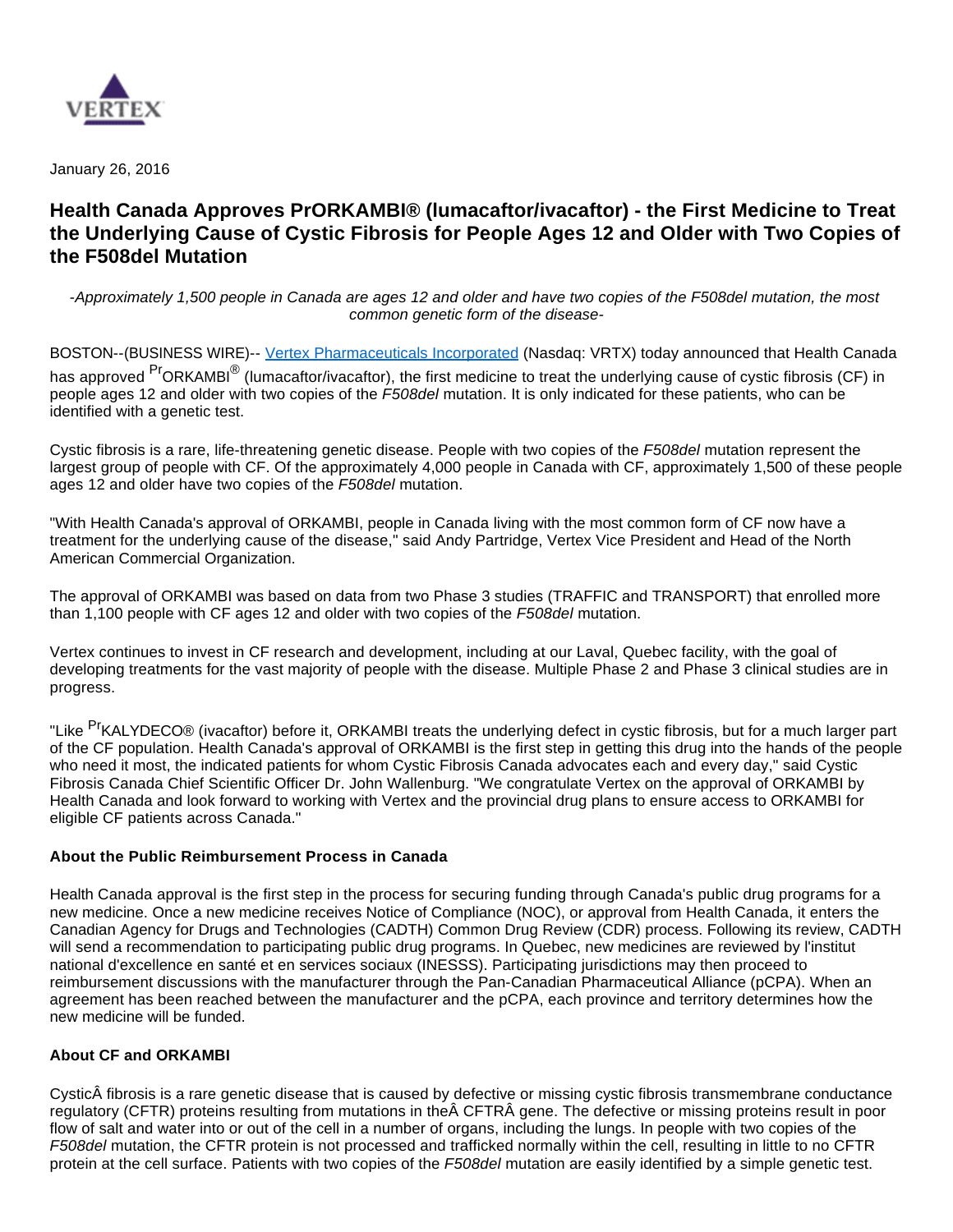ORKAMBI is a combination of lumacaftor, which is designed to increase the amount of protein at the cell surface by targeting the processing and trafficking defect of the F508del CFTR protein, and ivacaftor, which is designed to enhance the function of the CFTR protein once it reaches the cell surface. ORKAMBI is recommended to be taken every 12 hours once in the morning and once in the evening.

# **INDICATION AND IMPORTANT SAFETY INFORMATION FOR PrORKAMBITM (lumacaftor/ivacaftor)**

ORKAMBI is a prescription medicine used for the treatment of cystic fibrosis (CF) in patients age 12 years and older who have two copies of the F508del mutation (F508del/F508del) in their CFTR gene. ORKAMBI should only be used in these patients. The efficacy and safety of ORKAMBI have not been established in patients with CF other than those homozygous for the F508del mutation.

## **IMPORTANT SAFETY INFORMATION**

Before taking ORKAMBI, patients should tell their doctor if they have or have had liver problems or have kidney problems: have had an organ transplant; are using birth control (hormonal contraceptives, including oral, injectable, transdermal or implantable forms) because hormonal contraceptives should not be used as a method of birth control when taking ORKAMBI; are pregnant or plan to become pregnant because it is unknown if ORKAMBI will harm the unborn baby; are breastfeeding or planning to breastfeed as it is unknown if ORKAMBI passes into breast milk.

ORKAMBI can cause serious side effects including: High liver enzymes in the blood, which can be a sign of liver injury, have been reported in patients receiving ORKAMBI. The patient's doctor will do blood tests to check their liver before they start ORKAMBI, every three months during the first year of taking ORKAMBI, and annually thereafter. The patient should call the doctor right away if they have any of the following symptoms of liver problems: pain or discomfort in the upper right stomach (abdominal) area; yellowing of the skin or the white part of the eyes; loss of appetite; nausea or vomiting; dark urine; confusion; or pale stools.

Respiratory events such as shortness of breath or chest tightness were observed in patients when starting ORKAMBI. If a patient has poor lung function, their doctor may monitor them more closely when starting ORKAMBI.

Increased blood pressure and decreased heart rate have been observed during treatment with ORKAMBI. Blood pressure should be monitored periodically in all patients during treatment. Caution should be observed in patients with pre-existing hypertension. Concomitant medications that result in an increase in blood pressure and/or a decrease in heart rate should be avoided to the extent possible during treatment with ORKAMBI.

ORKAMBI may affect the way other medicines work and other medicines may affect how ORKAMBI works. Therefore, the dose of ORKAMBI or other medicines may need to be adjusted when taken together. Patients should especially tell their doctor if they take: antifungal medicines, antibiotic medicines, anticonvulsant medicines, ranitidine, a medication used to treat peptic ulcers and gastroesophageal reflux disease, St. John's wort, benzodiazepines, antidepressants, anti-allergics, anti-inflammatories, immunosuppressants, cardiac glycosides, anticoagulants, glucocorticoids and proton pump inhibitors.

When taking ORKAMBI, a patient should tell their doctor if they stop ORKAMBI for more than 1 week as the doctor may need to change the dose of ORKAMBI or other medicines the patient is taking. It is unknown if ORKAMBI causes dizziness. A patient should not drive a car, use machinery, or do anything requiring alertness until the patient knows how ORKAMBI affects them.

Abnormality of the eye lens (cataract) has been noted in some children and adolescents receiving ivacaftor, a component of ORKAMBI. The patient's doctor should perform eye examinations prior to and during treatment with ORKAMBI to look for cataracts.

The most common side effects of ORKAMBI include: shortness of breath and/or chest tightness; upper respiratory tract infection (common cold), including sore throat, stuffy or runny nose; gastrointestinal symptoms including nausea, diarrhea, or gas; rash; fatigue; flu or flu-like symptoms; increase in muscle enzyme levels; and irregular, missed, or abnormal menstrual periods and heavier bleeding.

Please click [here](http://cts.businesswire.com/ct/CT?id=smartlink&url=http%3A%2F%2Fpi.vrtx.com%2Ffiles%2FCanadapm_orkambi_en.pdf&esheet=51265928&newsitemid=20160126006737&lan=en-US&anchor=here&index=2&md5=e7cafe99066277c2147e787aa56d2ff5) to see the full prescribing information for ORKAMBI.

## **Global Regulatory Submissions for ORKAMBI**

ORKAMBI has received regulatory approval in the United States, the European Union and Canada. Vertex has also submitted ORKAMBI for regulatory approval in Australia and review by Australia's Therapeutic Goods Administration (TGA)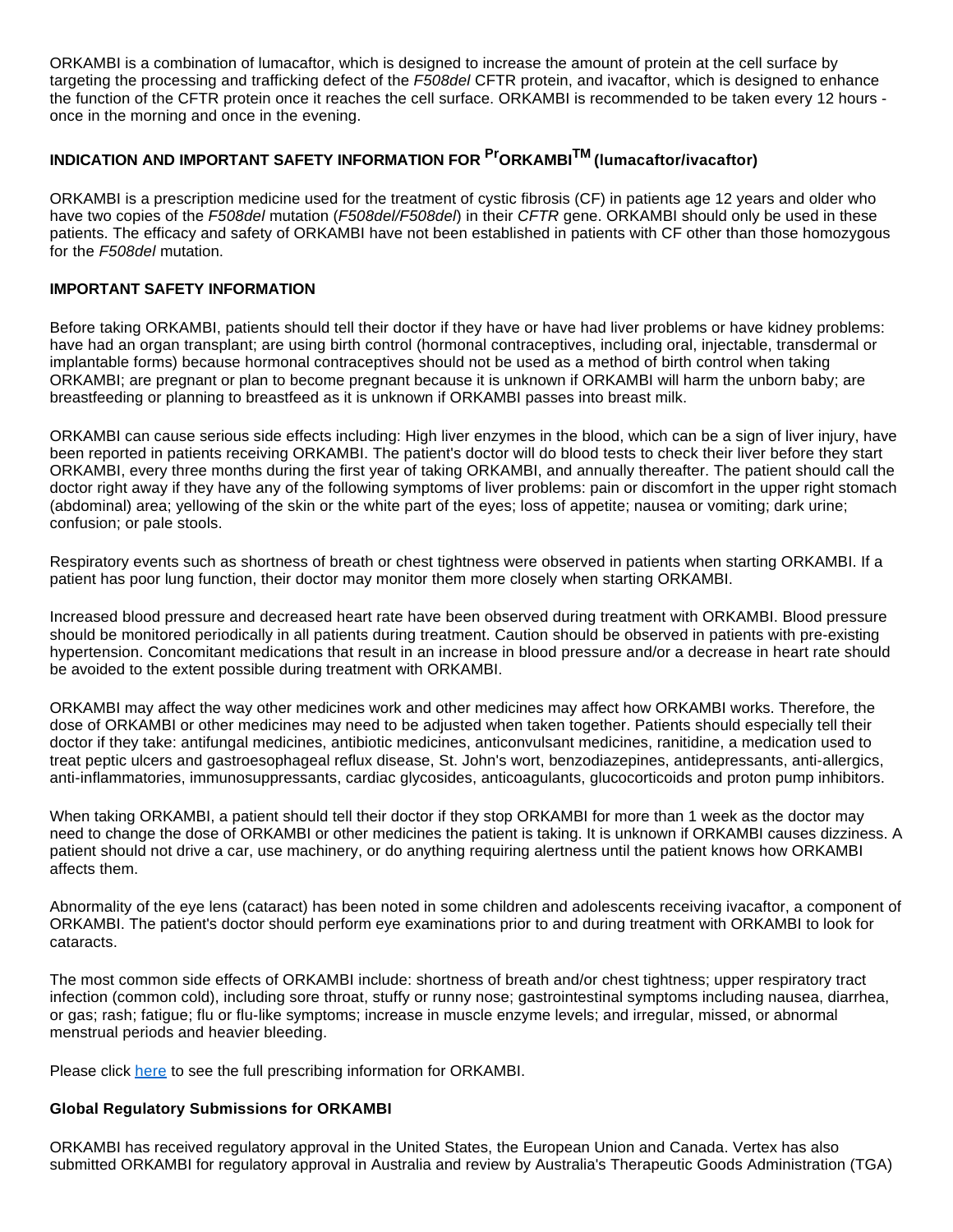is ongoing.

## **About Cystic Fibrosis**

Cystic fibrosis is a rare, life-threatening genetic disease affecting approximately 75,000 people in North America, Europe and Australia.

CF is caused by a defective or missing CFTR protein resulting from mutations in the CFTRÂ gene. Children must inherit two defective  $\hat{A}$  CFTR $\hat{A}$  genes — one from each parent — to have CF. There are approximately 2,000 known mutations in the A CFTRA gene. Some of these mutations, which can be determined by a genetic test, lead to CF by creating defective or too few CFTR proteins at the cell surface. The defective or missing CFTR protein results in poor flow of salt and water into or out of the cell in a number of organs, including the lungs. This leads to the buildup of abnormally thick, sticky mucus that can cause chronic lung infections and progressive lung damage in many patients that eventually leads to death. The median age of survival for Canadians with CF is currently estimated to be 51 years. Of the 40 people who died of CF in 2013 half were under the age of 35.

## **Collaborative History with Cystic Fibrosis Foundation Therapeutics, Inc. (CFFT)**

Vertex initiated its CF research program in 1998 as part of a collaboration with CFFT, the nonprofit drug discovery and development affiliate of the Cystic Fibrosis Foundation. Both of our approved CF medicines were discovered by Vertex as part of this collaboration.

## **About Vertex**

Vertex is a global biotechnology company that aims to discover, develop and commercialize innovative medicines so people with serious diseases can lead better lives. In addition to our clinical development programs focused on cystic fibrosis, Vertex has more than a dozen ongoing research programs aimed at other serious and life-threatening diseases.

Founded in 1989 in Cambridge, Mass., Vertex today has research and development sites and commercial offices in the United States, A Europe, A Canada A and Australia. For five years in a row, A Science A magazine has named Vertex one of its Top Employers in the life sciences. For additional information and the latest updates from the company, please visitÂ [www.vrtx.com](http://cts.businesswire.com/ct/CT?id=smartlink&url=http%3A%2F%2Fwww.vrtx.com&esheet=51265928&newsitemid=20160126006737&lan=en-US&anchor=www.vrtx.com&index=3&md5=d833e59fc7c522b6e30631f9d237c108).

#### **Special Note Regarding Forward-looking Statements**

This press release contains forward-looking statements, as defined in the Private Securities Litigation Reform Act of 1995, as amended, including the quotes in the third and sixth paragraphs of this press release and statements regarding Vertex's ongoing research and development programs and the Canadian reimbursement process. While the company believes the forward-looking statements contained in this press release are accurate, there are a number of factors that could cause actual events or results to differ materially from those indicated by such forward-looking statements. Those risks and uncertainties include, among other things, risks related to commercializing ORKAMBI in Canada and the other risks listed under Risk Factors in Vertex's annual report and quarterly reports filed with the Securities and Exchange Commission and available through Vertex's website at [www.vrtx.com.](http://cts.businesswire.com/ct/CT?id=smartlink&url=http%3A%2F%2Fwww.vrtx.com&esheet=51265928&newsitemid=20160126006737&lan=en-US&anchor=www.vrtx.com&index=4&md5=f1599dacc2ca89df01e535955ff526ce) Vertex disclaims any obligation to update the information contained in this press release as new information becomes available.

(VRTX-GEN)

View source version on [businesswire.com](http://businesswire.com/): <http://www.businesswire.com/news/home/20160126006737/en/>

Vertex Pharmaceuticals Incorporated **Investors:** Michael Partridge, 617-341-6108 or Eric Rojas, 617-961-7205 or Zach Barber, 617-341-6470 or **Media: [mediainfo@vrtx.com](mailto:mediainfo@vrtx.com)** or US & Canada: 617-341-6992